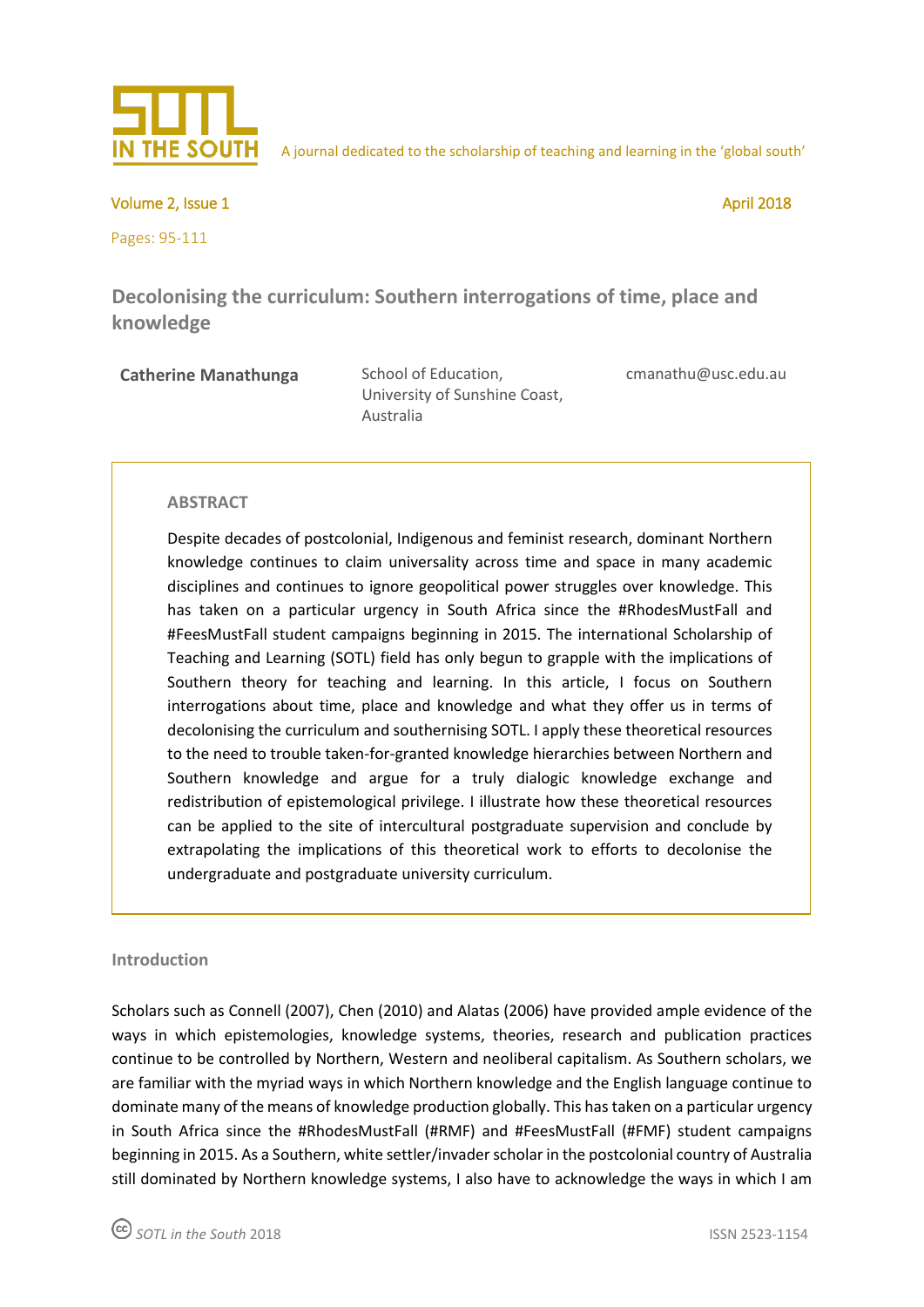implicated in this inequitable apparatus (Manathunga 2014). One domain of research that is beginning to grapple with the implications of these geopolitical inequities for university teaching and learning is the international field of the Scholarship of Teaching and Learning (SOTL).

Building upon these arguments about the need for Southern theory and a dramatic decolonisation of the curriculum, this article seeks to explore, from an outsider's perspective, the implications of the Southern African #RhodesMustFall and #FeesMustFall student campaigns for encouraging the field of SOTL to work towards the deconstruction of knowledge binaries and hierarchies between Northern and Southern knowledge. I will do this from the pedagogical site of intercultural doctoral education. The intercultural postgraduate supervision contact zone is a key pedagogical site heavily implicated in these struggles over contested histories, geographies and epistemologies. Drawing from earlier research (Manathunga 2014) and recent research collaborations with Indigenous, Punjabi-Australian and Chinese colleagues (Singh, Manathunga, Bunda & Qi 2016), I will outline how I have drawn upon a range of 'Southern' theories to reimagine time, place and knowledge in intercultural supervision. I also draw upon my recent, nascent forays into Colombian and African theories about knowledge and epistemology.

When engaging in research that wrestles with the complexities of culture, ethnicity and identity, it is important to firstly establish the standpoint from which I approach this work (Harding 1991; Nakata 2006). It is also important to acknowledge the problems of language in adequately capturing the complexities of culture, identity and geography in postcolonial settings. Therefore, I will firstly outline the ways in which my Irish-Australian feminist standpoint and the cultural complexities of my own family impact upon my positioning and arguments. I explain the fraught terms that I have used to capture, however inadequately, the subject positions and categories that are relevant in exploring the need to Southernise and decolonise the curriculum.

### **Irish-Australian feminist standpoint**

Figure 1 illustrates three cultural symbols that I use to locate my Irish-Australian feminist standpoint. I am an Irish-Australian woman (as symbolised by the Celtic knot). My ancestors came by boat to Melbourne and Sydney in 1834 and 1858. I am proud to say my ancestors were boat people. Although I am fifth-generation Australian, I grew up in Brisbane in a family that had retained a very strong sense of its Irishness. This included a vivid folk memory of colonisation and dispossession. As an Irish-Australian I would like to draw on the meaning of this Celtic knot which symbolises the interconnectedness of human experience. I have characterised myself



Figure 1. Cultural symbols illustrating my culture, history and geography

as a settler/invader scholar to acknowledge my complex positioning in relation to colonisation (Manathunga 2011). I am both colonised and colonising as an Irish-Australian. Recently, I have begun a project of decolonisation by attempting to recover my Irish language which has not been spoken in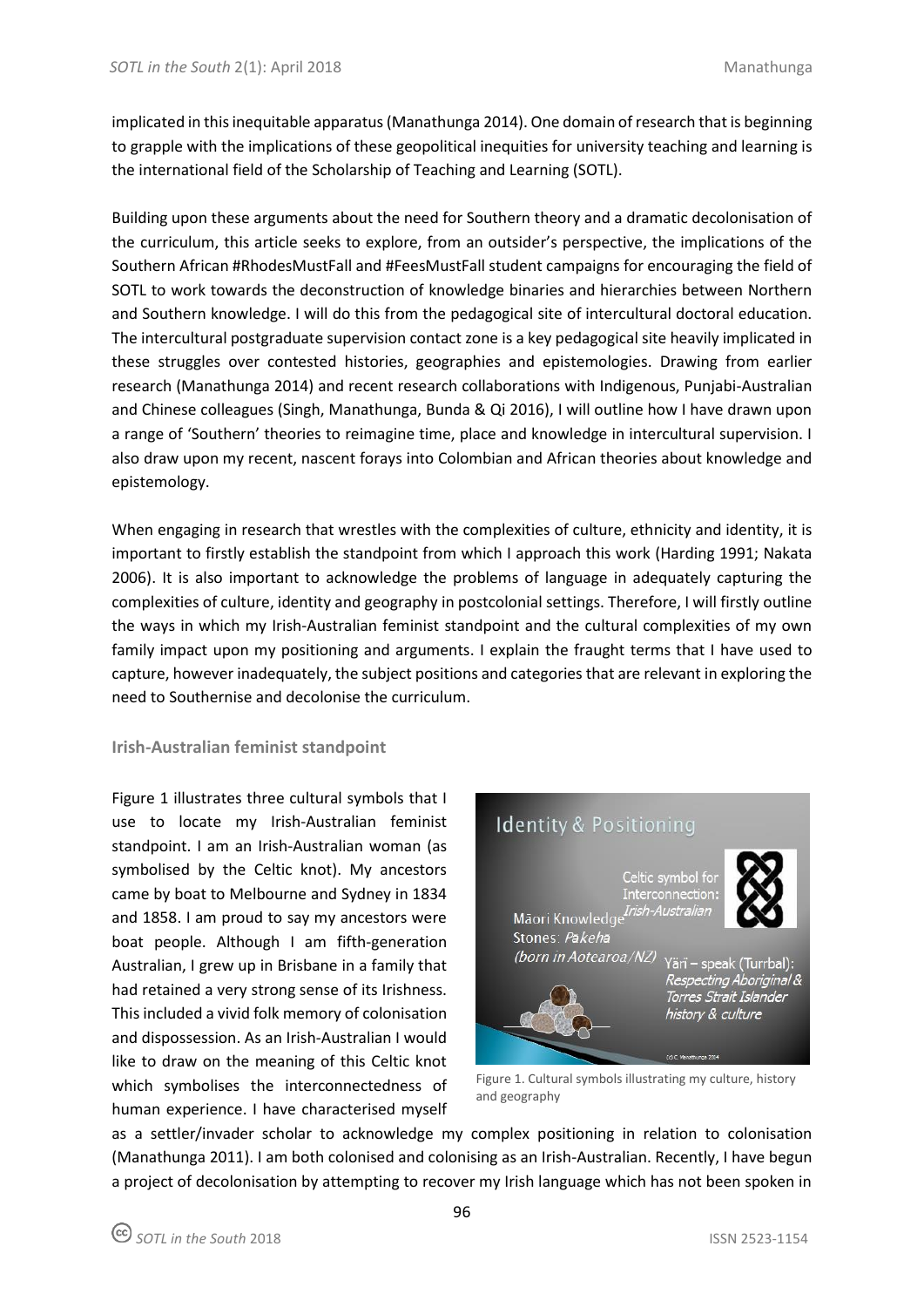my family for five generations. As a woman who is proud to call herself a feminist and has struggled with ongoing marginalisation as a woman academic, my standpoint is also intrinsically feminist.

I am a Pākehā (Māori word for European New Zealander) born in Aotearoa/New Zealand. I draw on the Māori metaphor of the knowledge stones (the second cultural symbol in Figure 1) which we each collect from people we meet on our life's journey to think about how in our intellectual and social work as academics we give and receive knowledge and ideas. As an Australian with a deep respect for Australia's Aboriginal and Torres Strait Islander peoples I draw on the word Yärï or speak (the third cultural symbol in Figure 1), which comes with permission from the Turrbal people one of the Murri (Indigenous) clan groups from Brisbane which is my home town. This acknowledges my geographical heartland and its multiple and complex histories.

The cultural complexities of my own family illustrate the ways in which labels such as 'black', 'white' and 'Australian' break down because of postcolonial hybridities. My first marriage was to a Sri Lankan-Australian man which is why my family name is Manathunga. I have since learned that Manathunga is originally an African name that must have travelled across the seas to Sri Lanka several centuries ago. I have two Sri Lankan-Irish-Australian sons. I have learnt a great deal about intercultural experiences and identities by watching them grow up. I am a proud bearer of a Sri Lankan family name and a proud intercultural mother. My sons' partners are English-Australian with some Chippewa First Nations American and Colombian heritage. Therefore, my standpoint is now influenced by the multiple, entangled cultural identities of my sons and daughters-in-law and their families who are now part of my family.

### **Postcolonial cultures and identities: the problem with language**

Before outlining the significance of 'Southern' theories about time, place and knowledge for the project of SOTL in the South, I need to explain why I have chosen to rely on quite problematic language like Northern/Southern, Western/Eastern, Indigenous/non-Indigenous and black/white. I fully appreciate the work of postcolonial and other theories in re-presenting identity as a hybrid, fluid notion especially in terms of the multiple migrations and roots and routes that we travel – just as they are reflected in my own family. I also recognise how we need to deconstruct these overdetermined categories. However, I have chosen to use these broad terms for culture and identity because I am trying to foreground the colonial relations of power that continue to shape the geo-political realities of our contemporary world. I am drawing upon our imagined constructs of categories like 'Northern', 'Southern', 'Western', 'Eastern' and 'Indigenous' in the way that Chakrabarty (2007) draws upon the ways we imagine and position the idea of 'Europe'. I am seeking to investigate how these relations of power condition the political, historical, social and cultural context within which we enact our pedagogies. In this way I am following the lead of Connell (2007) and postcolonial scholars like Chakrabarty (2007), Al-e Ahmad (1984) and Chen (2010).

For the purposes of this article, I am also drawing upon the highly problematic categories of black and white. I recognise that these labels are hugely overdetermined and have problematic histories, especially in contexts like South Africa. They also make no sense in my own family. Terms that represent the 'Other' to the normative white, Western self remain particularly troublesome. My colleagues and I have experimented with terms like 'non-Western' to include African, Asian, Middle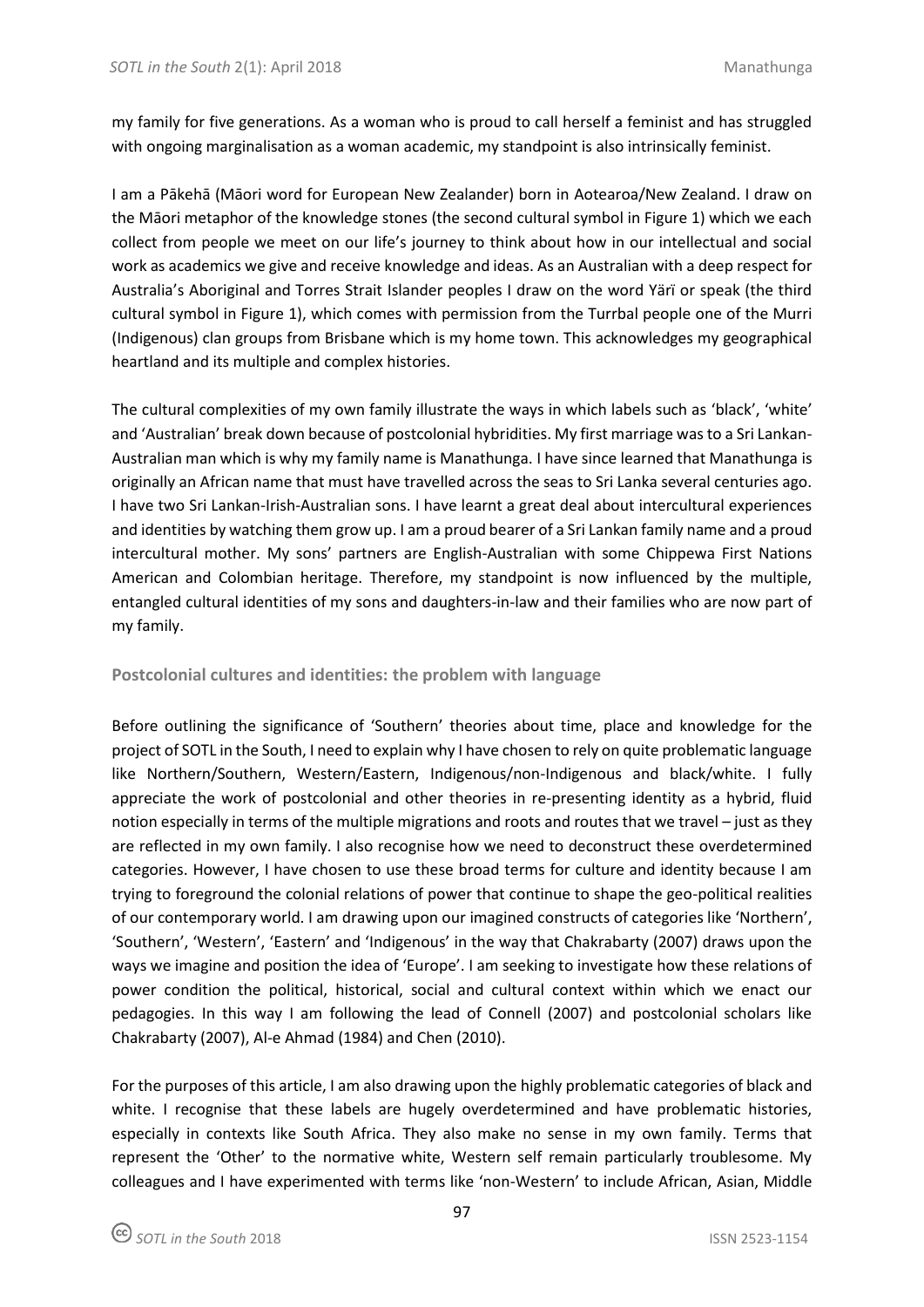Eastern and South American peoples. We have also found we need to also include the category 'Indigenous' to fully capture the meaning of the category (Singh *et al.* 2016). The Colombian scholar, Arturo Escobar (2007), whose work I draw upon in this article, uses terms like 'non-Eurocentric'. In referring to the #RhodesMustFall and #FeesMustFall campaigns in South Africa and to the theories of African scholars like Francis Nyamnjoh (2016), Harry Garuba (2010) and Abena Busia (2006), the category used is 'black'. These theorists also use this term to demonstrate commitments to black empowerment and pride. This is the sense in which I use the term black in this article. I use the term 'white' in the sense used in Critical Whiteness Studies. This is particularly because white people, as the normative category, have often shown a great reluctance to own their own privilege and positioning as white.

## **Geopolitical struggles over knowledge: South Africa and #RMF, #FMF campaigns**

Geopolitical struggles over knowledge and calls to decolonise the curriculum have taken on particular urgency in South Africa especially during the #RhodesMustFall (#RMF), #FeesMustFall (#FMF) and other recent campaigns by South African university students beginning in 2015. I am very conscious of the difficulties involved in an outsider such as myself discussing an issue as complex and entangled as this, however respectful my intentions. Nevertheless, I think it is important for me to emphasise how the urgent issues raised by these student protests relate to the Southern theories about time, place and knowledge that I have been grappling with in the postcolonial contexts of Australia and, to a lesser extent, Aotearoa/New Zealand. Like Luckett and Naicker (2016), I would never presume to critique South African student politics. My intention here, like Luckett and Naicker (2016), is to try to understand the anger and pain of these students from my distant and privileged position as a white Irish-Australian settler/invader scholar. I would also like to reflect on the implications of the South African students' demands to decolonise the university curriculum because this relates very strongly to my Southern theoretical research on intercultural postgraduate supervision and to the themes that scholars in this journal, *SOTL in the South*, are investigating.

As Nyamnjoh (2016) argues, "Black pain does matter" and must be heard, recognised and acknowledged. This is true in postcolonial contexts like Australia and Aotearoa/New Zealand as well. Australia has a very long way to go in terms of understanding and acknowledging the intergenerational trauma and pain experienced by Aboriginal and Torres Strait Islander peoples. I agree with Luckett and Naicker's (2016) position that the first step in decolonising the university curriculum is for members of the dominant community to listen carefully to the pain and anger of black students. Western cultures do not privilege listening like some Asian and Indigenous cultures do. For example, in my research, a Thai student explained that in her culture there is a saying that emphasises the importance of listening – "we have two ears but only one mouth" (Asian social science student 5). In Australian Aboriginal languages, there is a helpful term for this called '*Dadirri*' which is a form of deep listening and reflection where you seek to build community by listening carefully to others and to build peace and silent awareness by listening to nature (Ungunmerr-Baumann 2002). The other reason that people in dominant cultures are not able to truly hear the pain of marginalised groups is that they are unconscious of their own privileges and unable to recognise the unconscious ways in which they marginalise others. As one student at the University of Cape Town responded to a survey in 2012- 2014, "I do not think anyone here can understand where they have never been" (quoted in Luckett & Naicker 2016:11).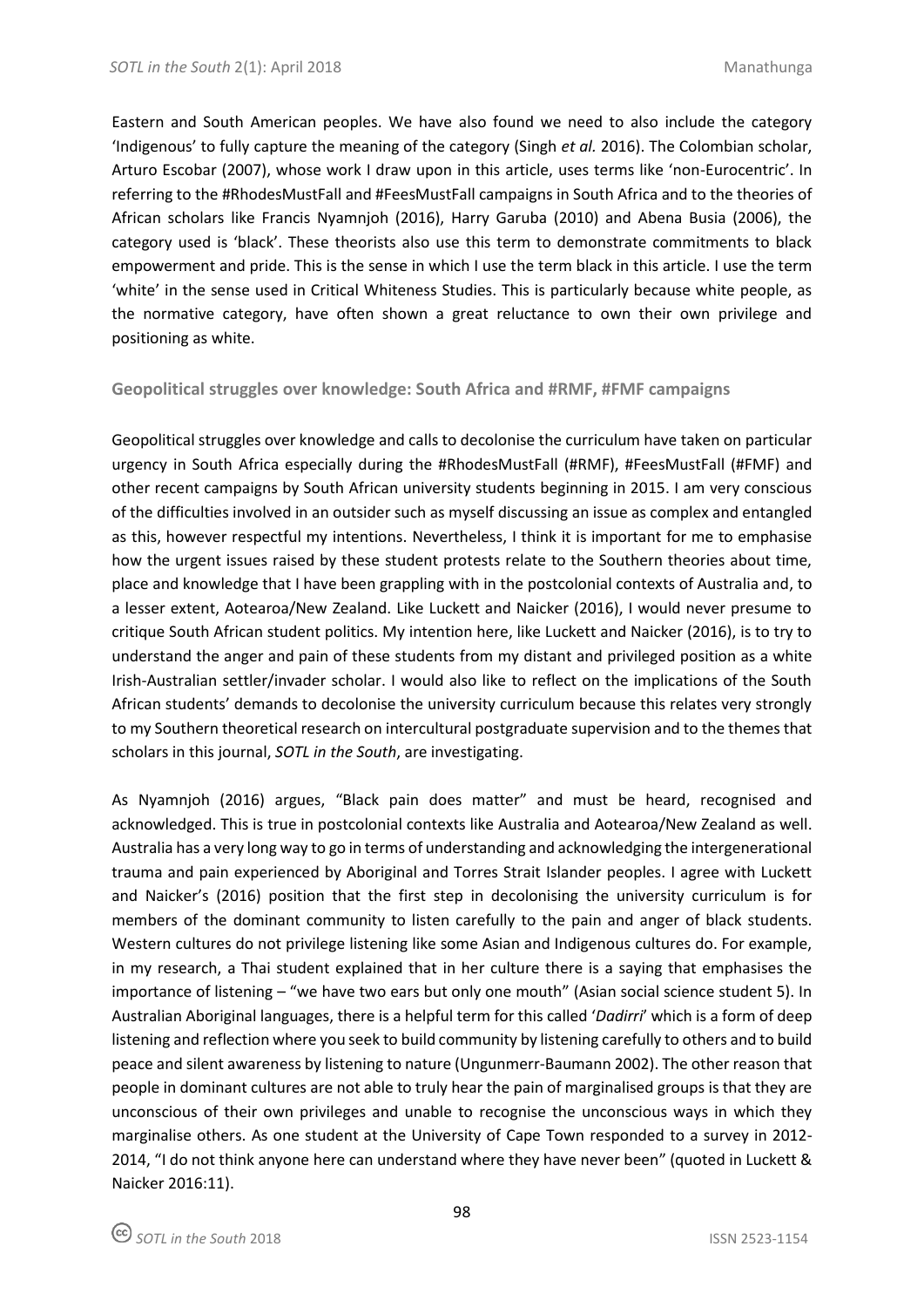### **SOTL in the South as a site of contested histories, geographies and epistemologies**

The Scholarship of Teaching and Learning in the South is a key site where contested postcolonial histories, geographies and epistemologies play out. The field of SOTL itself is highly contested (Kreber 2013). It draws upon Boyer's seminal work on the four scholarships involved in academic work, which suggested that the scholarship of teaching was one of four interrelated scholarships (Kreber 2013). At its deepest level, SOTL aims to develop a more nuanced understanding of teaching and is a central part of academic professionalism (Kreber 2013). SOTL is not synonymous with educational research but instead focuses its attention on improving student learning (usually in a higher education context) and is a scholarly form of investigation because it involves "a systematic, peer-supported, researchlike scholarly process" (Trigwell 2012:254). Ashwin and Trigwell (2004:121) argue that there are three levels of SOTL which develop 'personal', 'local' and 'public' knowledge. For the purposes of this paper, I am referring principally to the creation of public and international knowledge about improving university teaching and learning. We need to draw upon a robust array of theoretical resources if we are to follow up on the students' demands in the #RMF and #FMF campaigns to decolonise the curriculum. In this section, I outline the postcolonial/decolonial theoretical framework I draw upon and incorporate theories from some Colombian and African theorists to construct this array of theoretical tools. Decolonising the curriculum is made especially difficult in present times because of the domination of university cultures by neoliberal and globalising capitalism. Peters (2015:10) argues that universities in the twenty-first century have become captive sites of "cybernetic capitalism" that focus on producing consumable knowledge for transnational corporations and flexible, knowledge worker-entrepreneurs. In this game, students become customers, universities are recast as corporations and academics are reduced to service provision. Yet again we see the erasure of time, place and knowledge and the victory of universalising, colonial-style discourses designed to support the ongoing privileging of Northern universities and Northern knowledge.

However, if universities do not engage urgently with the contested histories, geographies and epistemologies evident in Southern postcolonial societies, they face drastic consequences. I have argued in my research (Manathunga 2014) and in more recent collaborations (Singh *et al.* 2016) that we need to deploy a range of what I have called 'Southern' theories – that is theories that are drawn from non-dominant perspectives such as postcolonial, Indigenous, feminist, social and cultural geography theories – to decolonise the university curriculum. Since I wrote my book in 2014, my thinking about the assemblage of postcolonial and other theories I used has shifted thanks to the opportunity to work with my Indigenous colleague, Tracey Bunda, a senior Ngugi/Wakka Wakka woman from Southeast Queensland. She has challenged me to think about the ways in which postcolonial theories can be problematic from Indigenous perspectives. Indigenous scholars point out that colonisation continues to the present in most countries despite attempts to move beyond racism and the privileging of Northern knowledge systems. Decolonial theories are "a family of diverse positions that share a view of coloniality as a fundamental problem in the modern (as well as postmodern and information) age, and of decolonisation or decoloniality as a necessary task that remains unfinished" (Maldonado-Torres 2011:2). We have adopted a *postcolonial/decolonial* theoretical positioning that encompasses *all* the important foundations contributed by postcolonial theorists and subaltern studies *as well as* the empowering theories proposed by Indigenous and Southern theorists engaged in decolonial theory.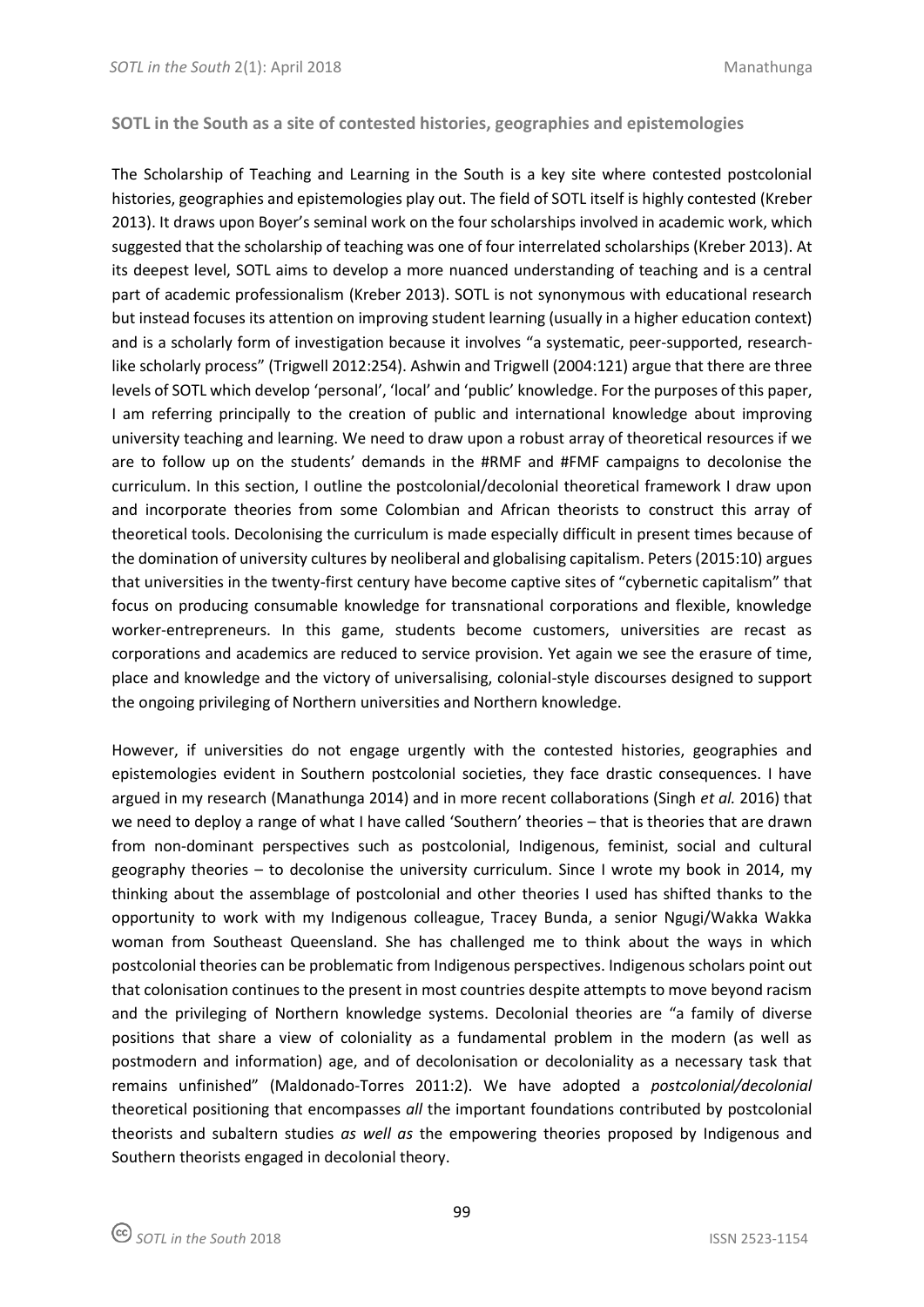In this article, I have also drawn upon the work of Colombian theorist, Escobar (2007) and of African theorists, Nyamnjoh, Garuba and Busia. I researched and wrote this manuscript while I was in Bogota, Colombia, working with colleagues at the University of La Sabana. I had many postcolonial moments when I was reading and writing about South Africa, while sitting in a shared office with my Colombian colleagues quietly talking around me in Spanish and getting updates from my Irish *Gaeilge* language app urging me to learn some new Irish words. As Ruitenberg (2005:214-215) argues, "I am undeniably influenced by my geographic location as well as by the traces of the geographic locations in which I have found myself in the past". I share Nyamnjoh's (2016:16) sentiment where he responds to the question "Are you from x?" with the cryptic response "Not yet"! While these theorists have not explicitly engaged in the SOTL, their theories enable us to work towards the undoing of knowledge hierarchies that privilege Northern knowledge.

Arturo Escobar is an interdisciplinary Colombian scholar and activist who initially trained in science and engineering and later moved into social sciences and anthropology. He is a Professor at the University of North Carolina in the US and has "conducted or participated in workshops on development and ecology in Colombia, Mali, Denmark, England, and Mexico" (Arturo Escobar n.d). As he indicates on his website, "the work with activists of the Proceso de Comunidades Negras (PCN), a network of Afro-Colombian organizations, has been since 1993 one of my most important sources of inspiration on questions of activism, environment, culture and development". Drawing on "European and North American critical theories of modernity and postmodernity to South Asian Subaltern Studies, Chicana feminist theory, postcolonial theory, African philosophy … and reflecting on Latin American cultural and political reality", he argues for a *transmodern* approach that "locates its own inquiry in the very borders of systems of thought and reaches towards the possibility of noneurocentric modes of thought" (Escobar 2007:180). He proposes a "non-eurocentric and critical dialogue" with difference (Escobar 2007:187).

African theorist Francis Nyamnjoh is a Professor of Anthropology at the University of Cape Town who has written about "democratization, ethnicity and regionalism in Africa, globalization, and the role and place of the media in Africa" (Nyamnjoh n.d). Writing about the #RMF campaign and its ability to "generate critical questions about belonging and citizenship", Nyamnjoh (2016:14) argues that contemporary South Africa is characterised by "visible and invisible mobilities". Arguing against essentialism and highlighting the issues with "whitening up" or when "the outsider becomes the pace setter worthy of mimicry", he recommends that all "identity claims and counter claims" need to be put into "historical perspective". He suggests that we need to "bring the parochial and the cosmopolitan into conversation" in questions about citizenship and to "negotiate and navigate conviviality from the intersections of myriad identity margins" (Nyamnjoh 2016:16). He also advocates that all South Africans adopt the position of *amakwerekwere*, which was a derogatory word for 'undeserving outsiders' or strangers in South Africa. Instead of being a negative positioning, Nyamnjoh (2016) argues that acknowledging our own *amakwerekwere* positioning which takes account of the multiple mobilities that make up our identities could release creative energies and create new possibilities for black and white conviviality.

African theorist Harry Garuba is an Associate Professor at the University of Cape Town who has written extensively about "issues of mapping, space and subjectivity within an [African] colonial and postcolonial context and issues of modernity and local agency" (Centre for African Studies n.d).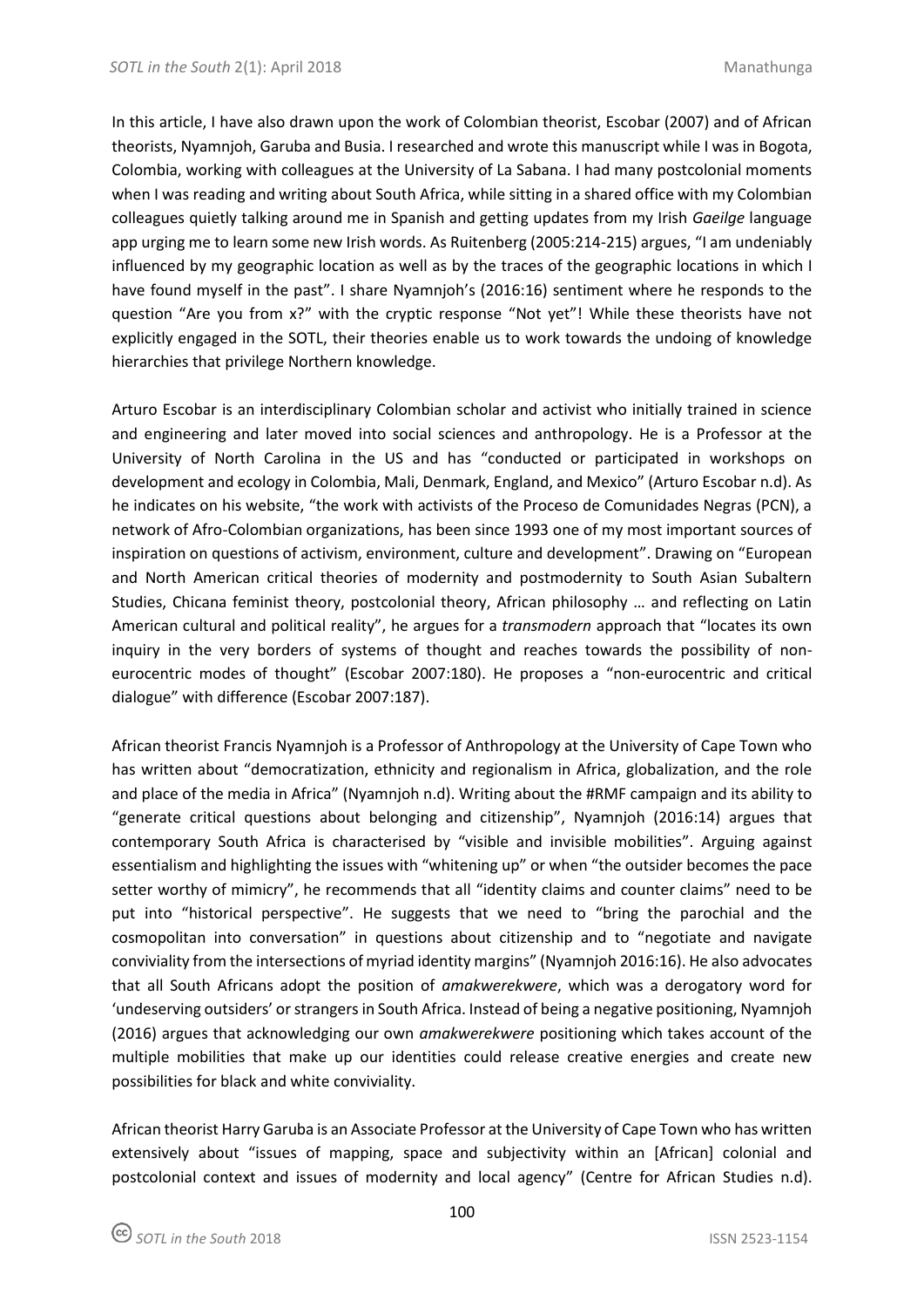Garuba (2010) also emphasises the importance of moving on from essentialist and ontological arguments about origins and identities and instead suggests the need to "recognise the trajectories and transformations of history". Exploring the writings of the African diaspora, he critiques the false binary between positioning Africa as origin or denying the role of Africa with an over-emphasis on hybridity and creolisation. Instead he suggests that genre theory and Foucauldian discourse analysis assist us to "re-theorise Africa in a non-essentialising way" (Garuba 2010:245).

Feminist African theorist, Abena Busia, is the Chair of the Department of Women's and Gender Studies at Rutgers University in New Jersey. She is also co-editor of the groundbreaking *Women Writing Africa Project*, a multi-volume anthology published by the Feminist Press at the City University of New York. This anthology is designed to recognise the complex cultural legacy and "cultural production" of African women. In a piece about funerals and exile, Busia (2006) argues that 'traditions' need to be regarded as dynamic and ever-changing rather than as static. She emphasises how, each time a ritual is performed, it is changed slightly depending on "its own time, space and ritual acts and immediate needs" (Busia 2006:23). She cautions us that, while "it would be comforting to have a vision of Africa to go back to to explain our new world agonies in terms of old world certainties", those worlds "if they ever existed, … certainly are not there now" (Busia 2006:19). All of this work exemplifies postcolonial/decolonial ways of grappling with knowledge and helps us imagine approaches that may move us towards a dialogical exchange of knowledge and a redistribution of privilege.

## **'Southern' theories about time, place and knowledge**

Drawing upon this postcolonial/decolonial theoretical positioning and my recent thinking about the work of these Colombian and African theorists, this next section outlines the 'Southern' theories about time, place and knowledge that I have found helpful in understanding how contested histories, geographies and epistemologies shape our encounters with SOTL in the South, particularly focusing on the site of intercultural doctoral education.

### **Time and supervision**

Southern theories allow us to think critically about the sense of multiple and contested histories that we bring into supervision. In the case of supervision, there is a multi-layered operation of history present which includes our own personal intellectual histories, the cultural histories of the many different cultural groups and sub-groups that supervisors and students each belong to, and the histories of the country in which the field work and the supervision takes place. I believe it makes a difference when I, as an Irish-Australian woman working a few years ago in Aotearoa/New Zealand, supervised a woman student from Tanzania at that particular moment and in that particular place.

'Southern' theories also challenge Western chronologies which are linear, measured units of time and Eurocentric ideas of history, time and space, where space is a surface to be journeyed across and conquered (Adam 2004; Chakrabarty 2007; Massey 2005). Coevalness is an important concept that recurs throughout these theorists' discussions of time and place. Coeval means "one of the same era or period; a contemporary" (Coeval n.d). Applying this term to notions of history, Fabian (1983) was one of the first to emphasise that different societies around the globe each have their own unique past, present and future trajectories and grapple with each other at precisely the same time. As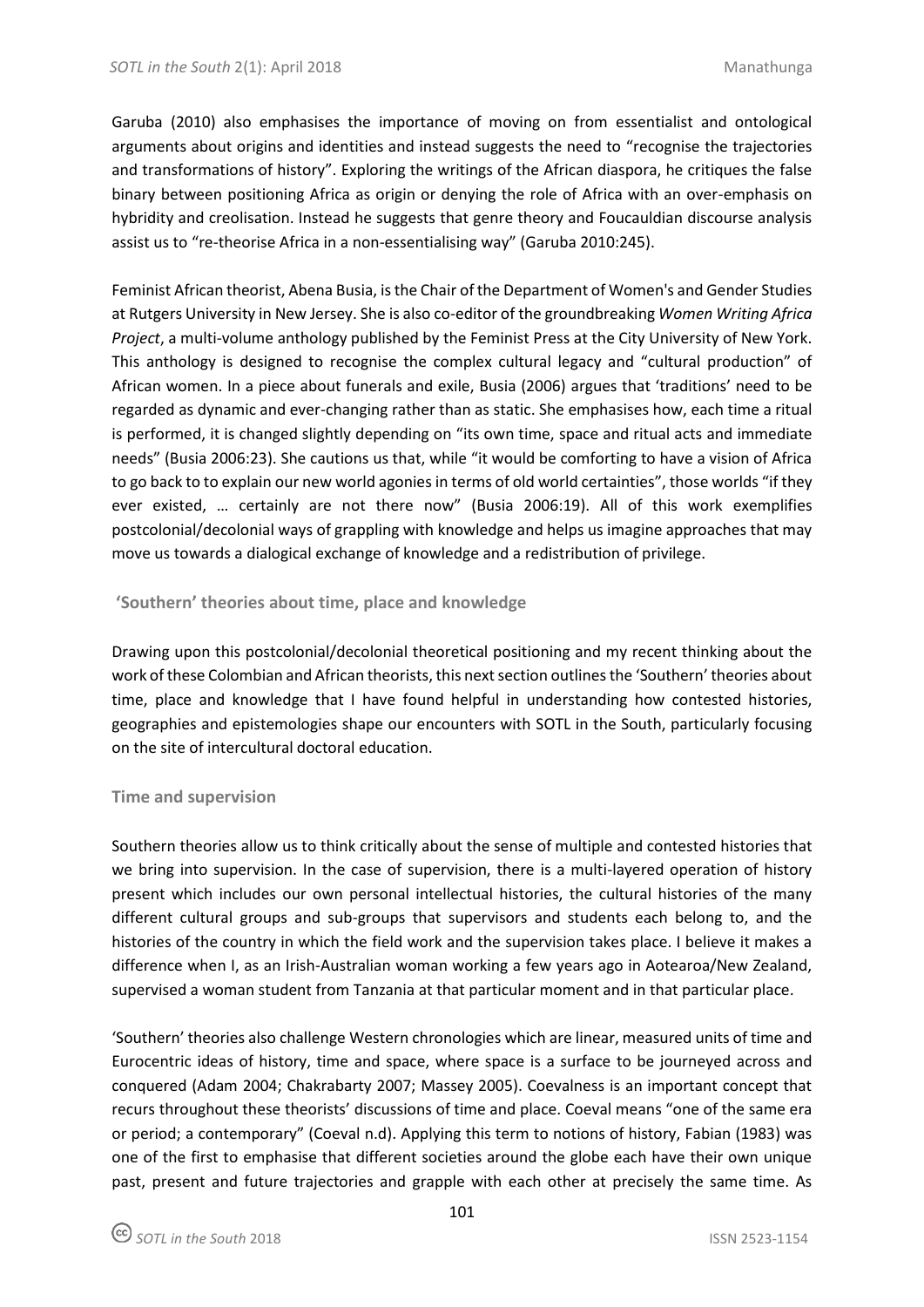Massey (2005) powerfully outlines, Indigenous people around the world were not simply sitting around waiting for the arrival of European 'discoverers'. They were immersed in their own historical trajectories, their own pasts, presents and futures that may have been interrupted by Europeans but have continued on despite these ruptures. Therefore, these theories challenge historicist readings of history that construct time as "single, homogeneous and secular" (Chakrabarty 2007:15) inexorably leading to 'development' or European modernisation over time. Instead they show how time is not a series of linear events, but as a "contemporaneity between the nonmodern and the modern, a shared constant now" (Chakrabarty 2007:240). Chakrabarty (2002:22) investigates the ways in which Indian political action involves the "agency of gods and spirits". In these ways, these theorists suggest we need to rethink time as secular *and* religious, rational *and* mythical; as a kind of a meeting-up of multiple histories; "a constellation of social relations" (Massey 1997:322).

Social and feminist theorists like Adam and Groves (2007) and Clegg (2010) have also grappled with temporality in useful ways. Adam and Groves (2007) have written about contemporary notions of 'present future' time, where instant digital communication gives us a sense of timelessness as if time floats freely without being connected to the past or the future. This suggests little respect for multiple historical and future trajectories beyond the West (Adam & Groves 2007). Clegg (2010:346) applied these ideas to higher education pedagogy, arguing that they focus problematically only on the "future life of the individual" and goals such as "social mobility" and "employability" (Clegg 2010:346).

In re-reading these 'Southern' theories about time pedagogically in the context of doctoral supervision, I argued that we need to broaden legitimate forms of evidence that can be used in research (Manathunga 2014). This would involve including myths, literary and visual representations, proverbs and oral histories as well as documentary and 'scientific' evidence. This is an argument for transgressive and messy research that moves beyond Western/Northern Enlightenment notions of knowledge as universal, rational, secular and homogenous to include forms of knowing, being and doing that are evident in Southern/Eastern and Indigenous cultures.

This already occurs in intriguing examples of Indigenous supervision (McKinley, Grant, Middleton, Irwin & Williams 2011; Ford 2012) and Cambodian supervision (Devos & Somerville 2012). It would involve encouraging our students to investigate the multiple histories of the phenomenon being studied and the histories of our disciplines. It would also include interrogating how key theorists' work has been shaped by their own histories, geographies and gender (e.g. Connell 2007; Singh & Huang 2013). This would not only apply to the humanities and social sciences but also to the sciences as recent postcolonial, Indigenous and feminist challenges to Western science's claims of universality have argued (Sillitoe 2007; Nakata 2006; Harding 1991).

# **Reimagining history in intercultural doctoral education**

In recent years, I have been extending this work in collaboration with Michael Singh, Tracey Bunda and Qi Jing. We represent an intercultural team of people – a Ngugi/Wakka Wakka Aboriginal Senior Woman, an Punjabi-Australian man, a Chinese woman and an Irish-Australian woman. We call ourselves the Deadly team – 'deadly' is an Aboriginal English expression for awesome. It is also used in Irish English. We are seeking to model "transcultural co-research approaches where we consciously strive to nurture a dynamic of meaning making through self-reflexive learning, based on each author's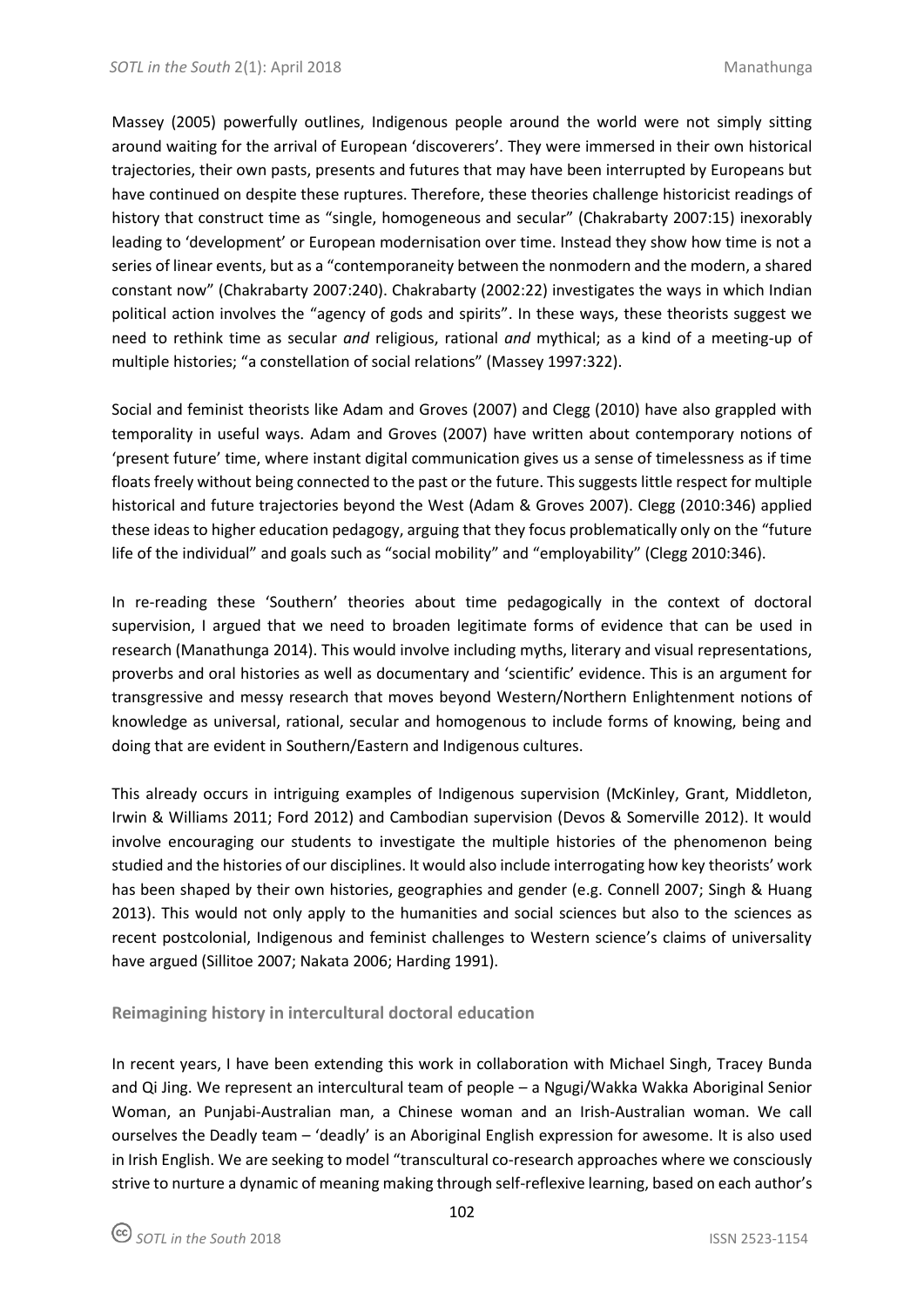intellectual contributions and (trans)cultural dispositions" (Singh *et al.* 2016:61). Together we have been arguing for the use of 'life history' methodologies in intercultural supervision especially in the supervision of Indigenous, migrant, refugee and international students. Using a postcolonial or decolonial historical methodology (Chakrabarty 2007; Battiste 2008), this research positions life histories as critical tools for reflexivity in intercultural education. This project investigates how doctoral education can be critically reimagined by tracing intersections between four core themes:

- personal and cultural histories;
- histories of colonialism and decolonisation;
- histories of place (geography) and
- histories of disciplinary knowledge production.

The project also draws upon Rancière's (2011; 2012) ideas of intellectual equality and interactive and communal theorising, which we seek to enact as a research team.

## **Time mapping: a new Southern methodology?**

We are also developing a new Southern methodology building upon the work of Zerubavel (2003) on 'time maps'. Zerubavel's (2003) time-maps seek to trace collective historical memories of both individuals and cultural groups. Time maps allow us to depict the ebbs, flows, ruptures and varied intensity of historical narratives. His work also acknowledges how different cultural groups' time-maps may be contradictory and need to be overlaid to gain a more complex picture of the shape of the past (Zerubavel 2003). Participants will be asked to time-map their life histories and geographies using a range of textual, visual and creative forms including narratives, yarns, parables, poetry, art work, dance and performance. This time-mapping methodology can be used in supervision as a starting point to locate and share students' and supervisors' intellectual and cultural histories and geographies.

### **Place and supervision**

I have also argued that we need to locate place and geography at the heart of intercultural supervision and challenge the absence or universality of place in Northern knowledge construction (Manathunga 2014). We also need to challenge recent arguments about time-space compression for, as Massey (2005) argues, contemporary experiences of time and space are very diverse depending upon gender, ethnicity and class. As 'Southern' theorists grappling with place-based pedagogies have suggested, places are multiply constructed and contested; social and relational and entangled with time (Massey 2005; Somerville 2010; Rose 1996; Pratt 2008; Ruitenberg 2005; Penetito 2009). If we recognise place as a productive space of difference, we have an opportunity to foreground hospitality and generosity rather than engaging in assimilation and suppression (Martin 2000; Somerville, Davies, Power, Gannon & de Carteret 2011).

These conceptualisations of place provide transgressive ways of understanding the role of place in supervision. Somerville (2010) suggests a conceptual framework for place-based pedagogies that includes a focus on dominant and alternative storylines, on the body and body/place learning and on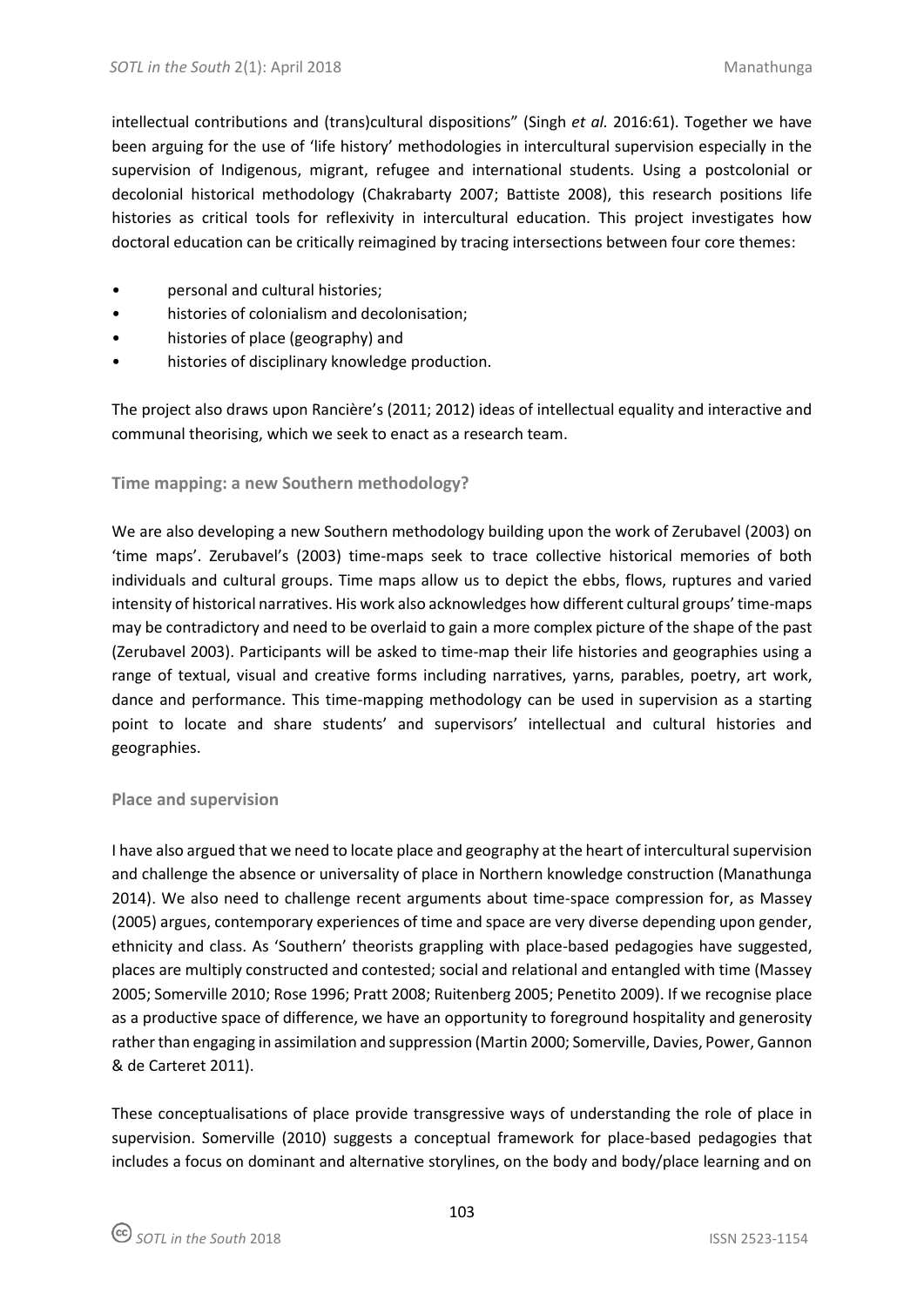place as a contact zone where difference is entered deeply. Ruitenberg (2005:214-215) argues that "*where* we learn becomes part of *what* we learn … [because] I am undeniably influenced by my geographic location as well as by the traces of the geographic locations in which I have found myself in the past". I also find Rose's (1996:7) description of Aboriginal and Torres Strait Islander peoples' notions of country evocative:

People talk about country in the same way they would talk about a person: they speak to country, sing to country, visit country, worry about country, feel for country, and long for country. Country is not a generalised or undifferentiated type of place … country is a living entity with a yesterday, today and tomorrow, with a consciousness, and a will toward life.

Māori scholar Penetito (2009:20) also argues that Indigenous place-based education acknowledges that a sense of place is fundamental to being truly human; that there is a formal relationship between people and their environments, and that this pedagogy needs to embody ways of being that provide for the "conscious union of mind and spirit" or *wānanga*. If we apply these 'Southern' theorists' perspectives about place to intercultural supervision, I argue that this means we need to locate place at the centre of intercultural supervision and explore with our students how our multiple geographies shaped our thinking and our supervision interactions (Manathunga 2014).

# **Cultural knowledge and supervision**

In reimagining epistemology, it is important to remember the history of the creation of Northern knowledge and its intimate connection with colonisation. Colonisation involved physical, military and economic invasion and was justified by attempt to export Western knowledge, technologies and cultural beliefs to the world. Writing from a Māori perspective, Smith (1999) argues that the key features of Western knowledge include a focus on the individual; racial and gender hierarchies; rationality and 'hard' work; privileging written over oral texts; linear constructions of time and space and a binary either/or logic. In the process of knowledge production, the North was the location of knowledge and theory, whereas the South functioned as a giant laboratory (Smith 1999). As several authors have argued, these patterns continue into the present through globalisation (Connell 2007; Al-e Ahmad 1984) despite decades of postcolonial, Indigenous and feminist research. An important consequence of this Northern dominance of knowledge production is what Al-e Ahmad (1984) describes as '*gharbzadegi'* which has been variously translated as 'Westoxication' or 'Occidentosis'. Ngugi Wa Thiong'o (1986) calls this the 'colonisation of the mind'. Essentially each of these terms seeks to capture the self-doubt and dependency on the North produced by such one-way, powerful and ongoing practices of epistemological hegemony. As Al-e Ahmad (1984:43) argues, there has always been historic rivalry of East and West but with age of Enlightenment/Imperialism there was a change from competition to a "spirit of helplessness" (Al-e Ahmad 1984:43).

If we apply these ideas to supervision then firstly, we would need to acknowledge colonial legacies inherent in Western knowledge and work with our students to position Western theorists in terms of culture, gender, time, location and so on (Chakrabarty 2007; Connell 2007). This would also mean learning *from* our culturally diverse co-researchers and students and learning from the theorists from their contexts and regions. It would also involve a both-ways transculturation where Southern and Northern theory are brought into dialogue and where Northern theorists (including ourselves and our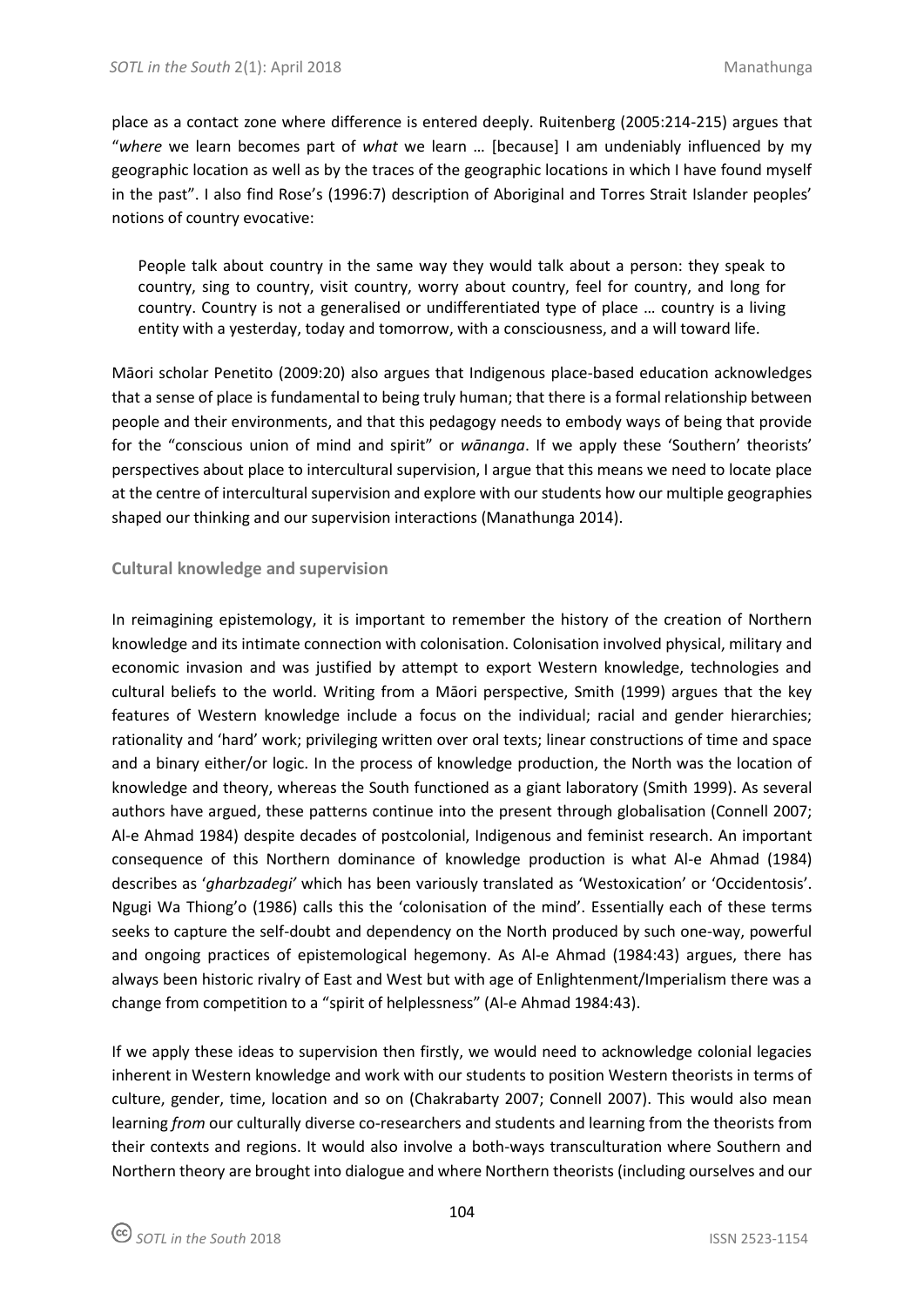Western students) engage respectfully with Southern knowledges (Manathunga 2014). As a Western scholar located in the South, thinking through these theoretical resources about knowledge means that we have a particular responsibility to facilitate South-South dialogue and to decolonise knowledge, theory and education. There would also be times where we need to encourage our students to respect rather than integrate knowledge systems. Pākehā academic Jones (1999:315-316) reminds us that we must at times "embrace positively a 'politics of disappointment' that includes a productive acceptance of the ignorance of the other" and a "gracious acceptance of not having to know the other". Finally, we would need to encourage our students to engage in respectful and rigorous critique of Southern Knowledge and Theory (Hountondji 1996; Nakata 2007). Some of these practices are already evident in Indigenous and Māori supervision (for example Ford 2012; McKinley *et al.* 2011), in Devos and Somerville's (2012) insightful article on the doctoral examination of a Cambodian student and in the empirical research I conducted for my book (Manathunga 2014).

## **Conclusions: Decolonising the curriculum**

To conclude, I would like to extrapolate from the site of intercultural supervision to make some broader recommendations about what these theoretical resources offer us as we seek to decolonise the undergraduate and postgraduate curriculum. These theories about the contested nature of time, place and knowledge have significant implications for the Scholarship of Teaching and Learning in the South. They offer us ways to engage in what Escobar (2007:187) calls "non-eurocentric and critical dialogue" with difference to decolonise the curriculum. The first lesson all of these theoretical resources teach us is about the importance of listening to and acknowledging black and non-Western pain and anger, not only in South Africa but also throughout the postcolonial world. I believe that white people, including myself, need to learn about truly effective deep listening techniques from Asian and Indigenous cultures. Developing these careful and considered listening techniques will assist white people to move beyond our unconscious experience of privilege so that we can come to understand more about the impact of centuries of oppression on black and non-Western people throughout the world.

Secondly, these theoretical resources emphasise the importance of avoiding essentialism and engage meaningfully with what Nakata (2007) calls the multiple "cultural interfaces" that each of us represent. This means moving on from essentialised positions in ways that acknowledge and appreciate difference but also seek to build commonality and trust. This is where we can learn from Nyamnjoh's (2016) call to embrace our identities as '*amakwerekwere*' or as outsiders with mobile, hybrid identities that shift and change across time and space. These fluid mobile identities offer creative possibilities for new alliances and ways of being. As Nyamnjoh (2015:257) argues, "the challenge of being or becoming African or anything else, is not so much identifying with people, places and spaces one is familiar with, but especially with spaces, places and people one is yet to encounter or become familiar with". As Garuba (2010) argues in the African context, and Bell (2014) argues in the postcolonial Aotearoa/New Zealand context, we need to develop carefully historised ideas about our origins and identities that are not essentialised or ontological. This also involves not harking back to a static imagined past or tradition, as Busia (2006) argues, but recognising how cultural rituals and ceremonies change and grow each time they are performed according to the historical moment and geographical space they are performed in.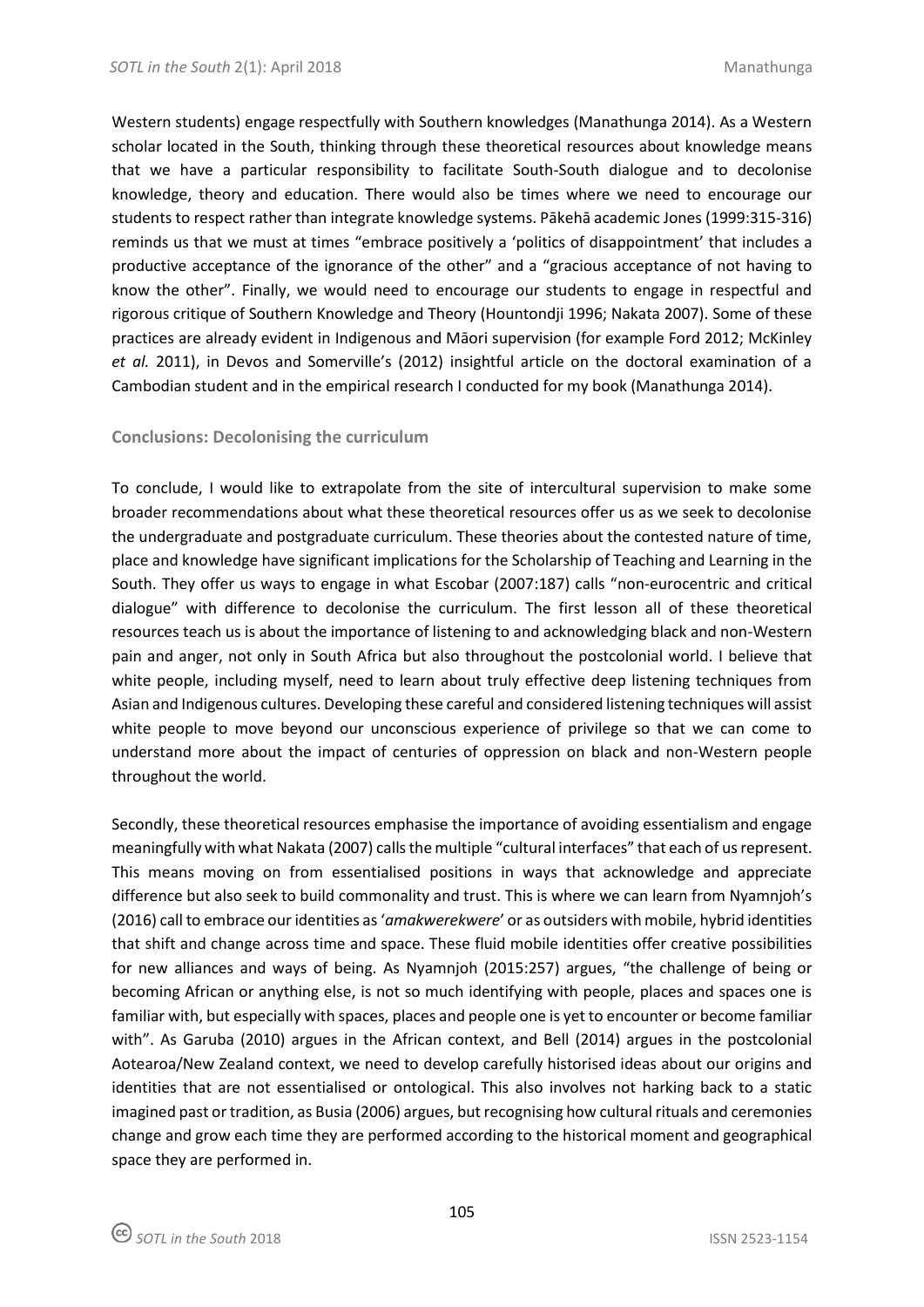Thirdly, I believe that developing a decolonised curriculum would involve three parallel and equally important curriculum processes:

- 1. The systematic deconstruction of Northern knowledge;
- 2. Critical Whiteness Studies;
- 3. The systematic reconstruction of Southern knowledge.

This curriculum would not throw out Western/Northern theory and knowledge systems but rather seek to critically re-read the canon and the archive against the grain to highlight exactly *how* black, cultural minority, Eastern, Middle Eastern, Latin and South American, Indigenous peoples, and indeed women have been and continue to be systematically "misrecognised" (Luckett & Naicker 2016) and marginalised in universities. As Chakrabarty (2007) has argued, Western theory is both necessary *and* insufficient in postcolonial contexts. Reading the canon against the grain involves both discursive and non-discursive or material critical deconstruction of Northern/Western texts. If the Western canon was simply removed, it would not be possible to identify, analyse and critique the *colonial* and *neoliberal* operations of power that have caused and continue to cause black and non-Western pain and anger. This history and these texts matter precisely because they have created and perpetuated the unjust conditions of the present. Unless these histories and texts are systematically critiqued and deconstructed, their effects will continue to remain unresolved in the future.

Fourthly, an important part of this process is to incorporate Critical Whiteness Studies in the curriculum to assist white students to begin to appreciate the privileges they have been accorded simply because of the colour of their skin. Critical Whiteness Studies emerged as part of Critical Race Studies in the early 1990s. It aims to "render whiteness visible" to "subvert the power of whiteness" (Steyn 2005:122,120). As Steyn (2005:120) argues, whiteness is "an ideologically supported social positionality that has accrued to people of European descent as a consequence of economic and political privilege gained during and subsequent to European colonial expansion". The aim of Critical Whiteness Studies is to illustrate how "the psychological, cultural, political and economic dimensions of this privileged positionality are normalised and rendered unremarkable" (Steyn 2005:121). This curriculum would investigate how "whiteness is brought into being as a normative structure, a discourse of power and a form of identity" (Ware & Back 2002:13). It would also problematise "identities and cultures … to investigate … their polyglot registers and cosmopolitan potential" (Ware & Back 2002:14). As McLaughlin and Whatman (2011:365) argue in the Australian context, "the success of decolonisation of education depends upon the efforts of non-Indigenous peoples to reexamine their positions and the control they exert over curriculum decision-making and reform". As Luckett and Naicker (2016) argue in the South African context and Mitchell and Edwards (2013) suggest in the African American context, it is important that black students do not have to carry all of the emotional load of this deconstructive, decolonial work.

Fifthly, in parallel with this deconstructive process, is the equally important mission to reconstruct Southern, Eastern, African, Latin and South American, Middle Eastern and Indigenous cultural histories, languages, knowledge systems and theories, which would become core components of the university curriculum. In my work I have called this "both-ways transculturation" (Manathunga 2014:61). This involves learning *from* our culturally diverse co-researchers and students and learning from the theorists about their Southern contexts and regions. It also involves bringing Southern and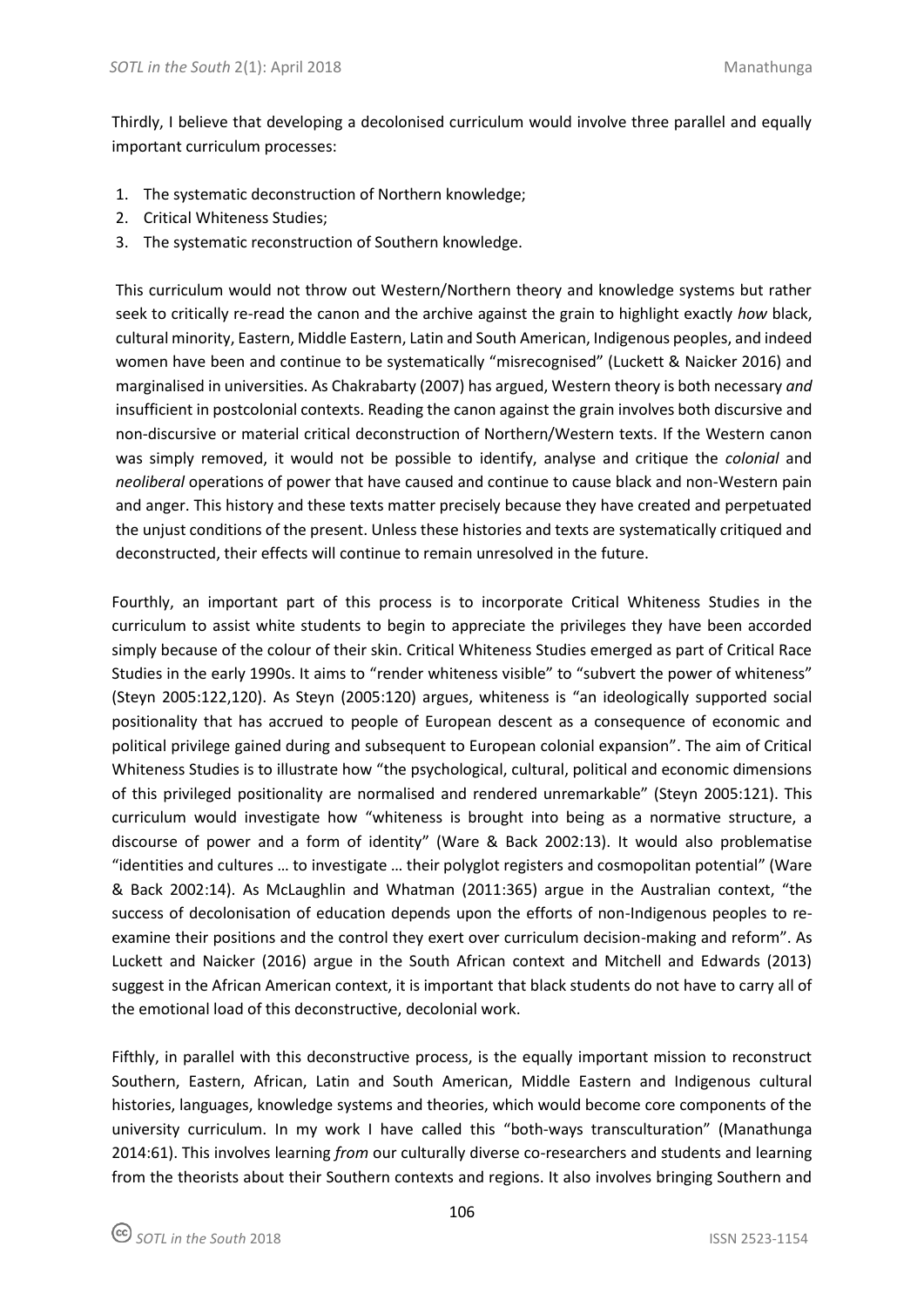Northern theory into dialogue in supervision and ensuring that Northern theorists (including ourselves and our Western students) engage respectfully with Southern knowledges. It would also involve seeking to go beyond simplistic dualities and cultural essentialism, as Nakata's work (2006:9) does in 'The cultural interface', and as Hountondji (1996), Nyamnjoh (2016), Garuba (2010) and Busia (2006) do in relation to African diversity.

Sixthly, as a Western scholar located in the South, thinking through these theoretical resources about knowledge means that we have a particular responsibility to facilitate South-South dialogue and to decolonise knowledge, theory and education. As a settler/invader scholar, I feel I have a particular responsibility as a member of the global South but as a privileged Irish-Australian to invest my energies and resources in working with colleagues in Indigenous, migrant and refugee communities in Australia, in South Africa, in Latin America, in the Pacific and in Asia.

Finally, all of these strategies would rely on the development of what Nyamnjoh (2015) calls "conviviality". This idea of conviviality takes us beyond notions of collegiality. Jackson (2016:5) argues that Nyamnjoh's call for conviviality is "more contentious but no less respectful" than the term 'collegiality'. It probably also takes us beyond some of the elitist exclusions lurking beneath the traditional university concept of collegiality which really meant collegiality only for white male middleclass professors. Conviviality involves emphasising our relationality and interdependence and the need for a dialogue between knowledge systems (Nyamnjoh 2015). It also focuses on "conversation [which] is privileged over conversion, and ritual influences [which] are more amenable to the logic of conviviality than is coercive [or indeed symbolic] violence" (Nyamnjoh 2015:146-147).

I would like to end with an invitation rather than a conclusion. I would like to echo Jackson's (2016:9) call to form "global solidarities of scholar-activists within and outside of the academy" to decolonise the curriculum. In summary this would involve:

- Listening and hearing the pain and anger of black and non-Western voices globally
- Avoiding essentialism by historically situating identity claims and counter claims
- Deconstructing the operations of power and privilege in Northern knowledge
- Introducing Critical Whiteness Studies for all university students (especially white students)
- Systematically reconstructing and revaluing Southern knowledge
- Engaging in South-South and South-North dialogue
- Operating from a space of conviviality.

There are many challenging impediments to making these changes. In South Africa, Luckett and Naicker (2016) identify these obstacles as including a breakdown in communication; fatigue; inadequate public funding and state interference. However, the time for empty rhetoric is over. The #RMF and #FMF campaigns in South Africa make it abundantly clear that we must act now to Southernise SOTL and decolonise the curriculum or we will face serious and dire consequences. I invite you to think about how this is possible.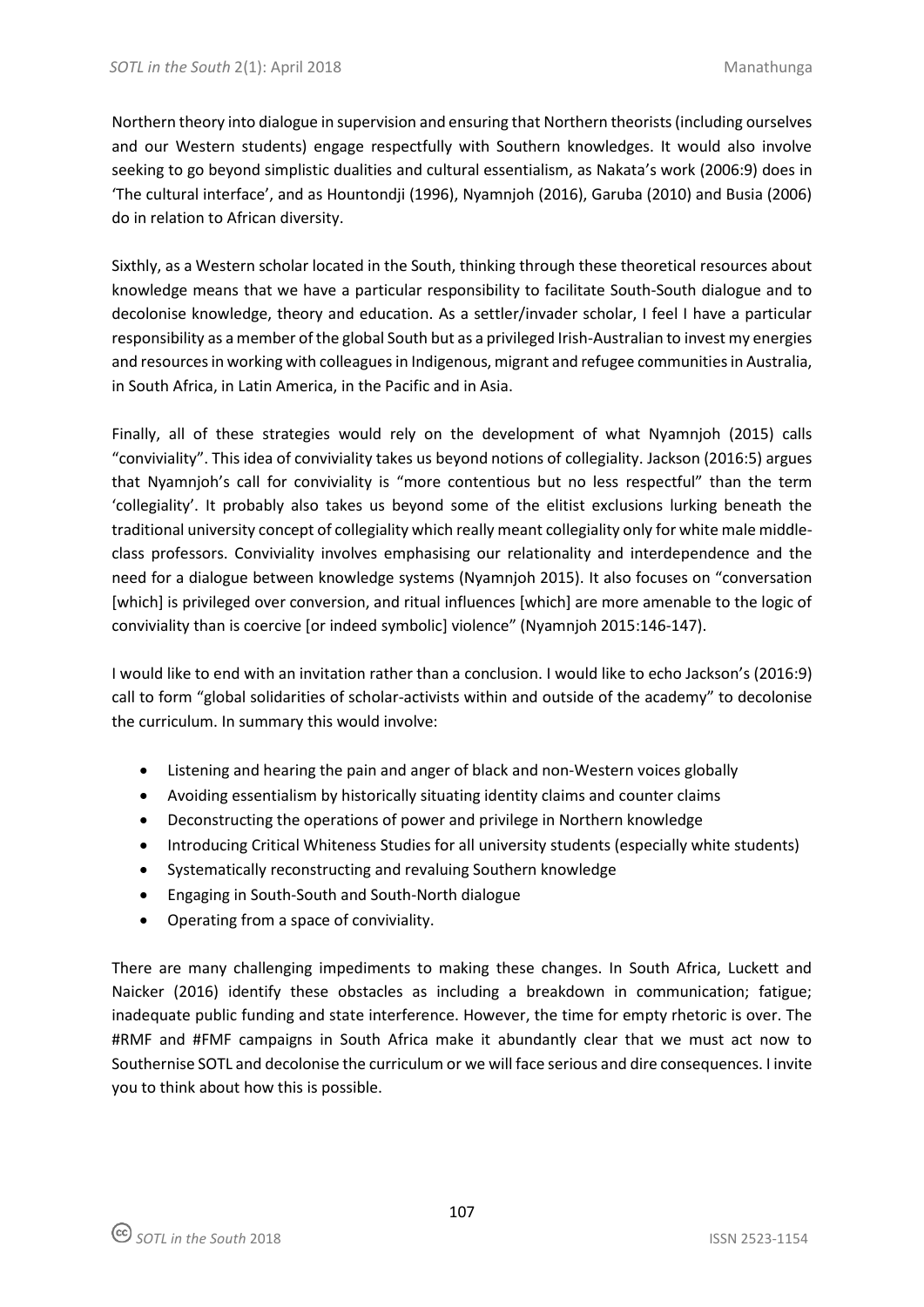### **Acknowledgements**

Funding for this research was received from the Australian Learning and Teaching Council and from Victoria University, Melbourne.

#### **References**

Adam, B. 2004. *Time*. Cambridge: Polity Press.

- Adam, B & Groves, C. 2007. *Future matters: action, knowledge, ethics*. Leiden: Brill.
- Alatas, SF. 2006. *Alternative discourses in Asian social science: responses to Eurocentrism.* New Delhi: Sage.
- Al-e Ahmad, J. 1984. *Occidentosis: a plague from the West.* Translated by R Campbell & H Algar. Berkeley: Mizan Press.
- Arturo Escobar. n.d. Available: <http://aescobar.web.unc.edu/biography/> Accessed 20 July 2017.
- Ashwin, P & Trigwell, K. 2004. Investigating staff and educational development, in D Baume & P Kahn (eds.). *Enhancing staff and educational development.* London: Taylor & Francis, 117-131.
- Battiste, M. 2008. Research ethics for protecting Indigenous knowledge and heritage: Institutional and research responsibilities, in N Denzin, Y Lincoln & LT Smith (eds.). *Handbook of critical and Indigenous methodologies*. Los Angeles: Sage, 497-510.
- Bell, A. 2014. *Relating Indigenous and settler identities: beyond domination*. Basingstoke: Palgrave Macmillan.
- Busia, A. 2006. What is Africa to me? Knowledge possession, knowledge production and the health of our bodies politic. *African studies review* 49(1), 15-30.
- Centre for African Studies. n.d. Available: <http://www.africanstudies.uct.ac.za/cas/staff/garuba> Accessed 20 July 2017
- Chakrabarty, D. 2002. *Habitations of modernity: essays in the wake of Subaltern Studies*. Chicago and London: University of Chicago Press.
- Chakrabarty, D. 2007. *Provincializing Europe*. 2nd edition. Princeton & Oxford: Princeton University Press.
- Chen, KH. 2010. *Asia as method*. Durham: Duke University Press.
- Clegg, S. 2010. Time future: the dominant discourse of higher education pedagogy. *Time & Society* 19(3), 345-364.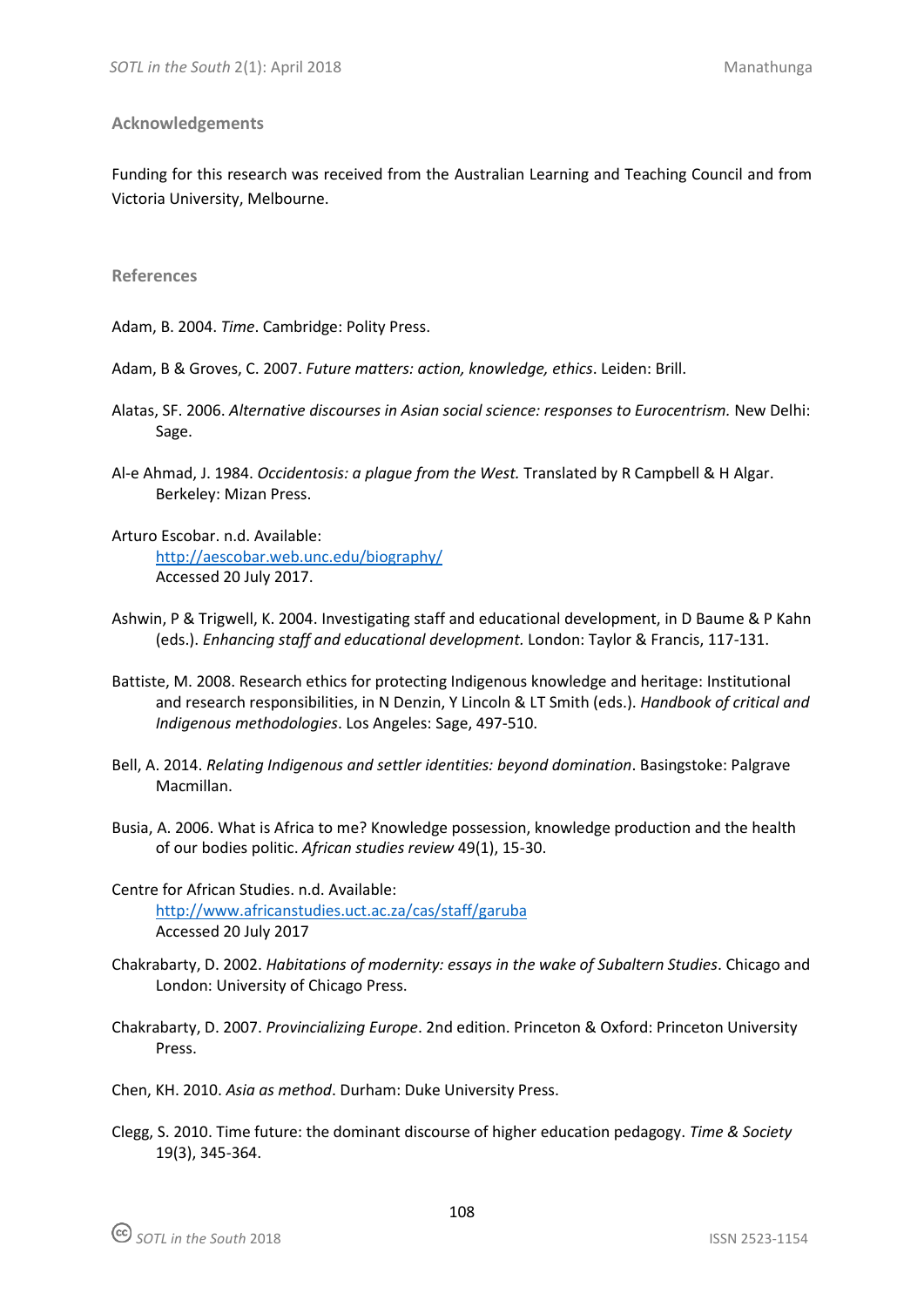Coeval. n.d. Available:

<http://www.thefreedictionary.com/coeval> Accessed 31 January 2013.

Connell, R. 2007. *Southern theory.* Cambridge: Polity.

- Devos, A & Somerville, M. 2012. What constitutes doctoral knowledge? *Australian Universities Review* 54(1), 47-54.
- Escobar, A. 2007. Worlds and knowledges otherwise. *Cultural studies* 21(2), 179-210.
- Fabian, J. 1983. *Time and the Other: how anthropology makes its object*. New York: Columbia University Press.
- Ford, L. 2012. Reflecting on doctoral candidature experiences as an Indigenous Australian, in C Denholm& T Evans (eds.). *Doctorates downunder*. Camberwell, Victoria: ACER Press, 145-152.
- Garuba, H. 2010. Roots and routes: tracking form and history in African diasporic narratives and performances. *Social dynamics* 36(2), 239-255.
- Harding, S. 1991. *Whose science? Whose knowledge? Thinking from women's lives*. New York: Cornell University Press.
- Hountondji, P. 1996. *African philosophy: myth and reality*. 2nd edition. Translated by H Evans. Bloomington & Indianapolis: Indiana University Press.
- Jackson, N. 2016. Review of Francis B Nyamnjoh, *#RhodesMustFall: nibbling at resilient colonialism in South Africa*. Bamenda, Cameroon: Langaa, 2016, in *Antipode: a radical journal of geography* 8, 1-11.
- Jones, A. 1999. The limits of cross-cultural dialogue: pedagogy, desire and absolution in the classroom. *Educational theory* 49(3), 299-316.
- Luckett, K & Naicker, V. 2016. Responding to misrecognition from a (post)/colonial university. *Critical studies in education* DOI: 10.1080/17508487.2016.1234495
- McKinley, E, Grant, B, Middleton, S, Irwin, K & Williams, L. 2011. Working at the interface: indigenous candidates' experience of undertaking doctoral studies in Aotearoa New Zealand. *Equity & excellence in education* 44(1), 115-132.
- McLaughlin, J & Whatman, S. 2011. The potential of critical race theory in decolonizing university curricula. *Asia Pacific journal of education* 31(4), 365-377.
- Maldonado-Torres, N. 2011. Thinking through the decolonial turn: post-continental interventions in theory, philosophy and critique – an introduction. *Transmodernity* 1(2), 1-15.
- Manathunga, C. 2011. Moments of transculturation and assimilation: post-colonial explorations of supervision and culture. *Innovations in education & teaching international* 48(4), 367-376.
- Manathunga, C. 2014. *Intercultural Postgraduate Supervision: reimagining time, place and knowledge*. London: Routledge.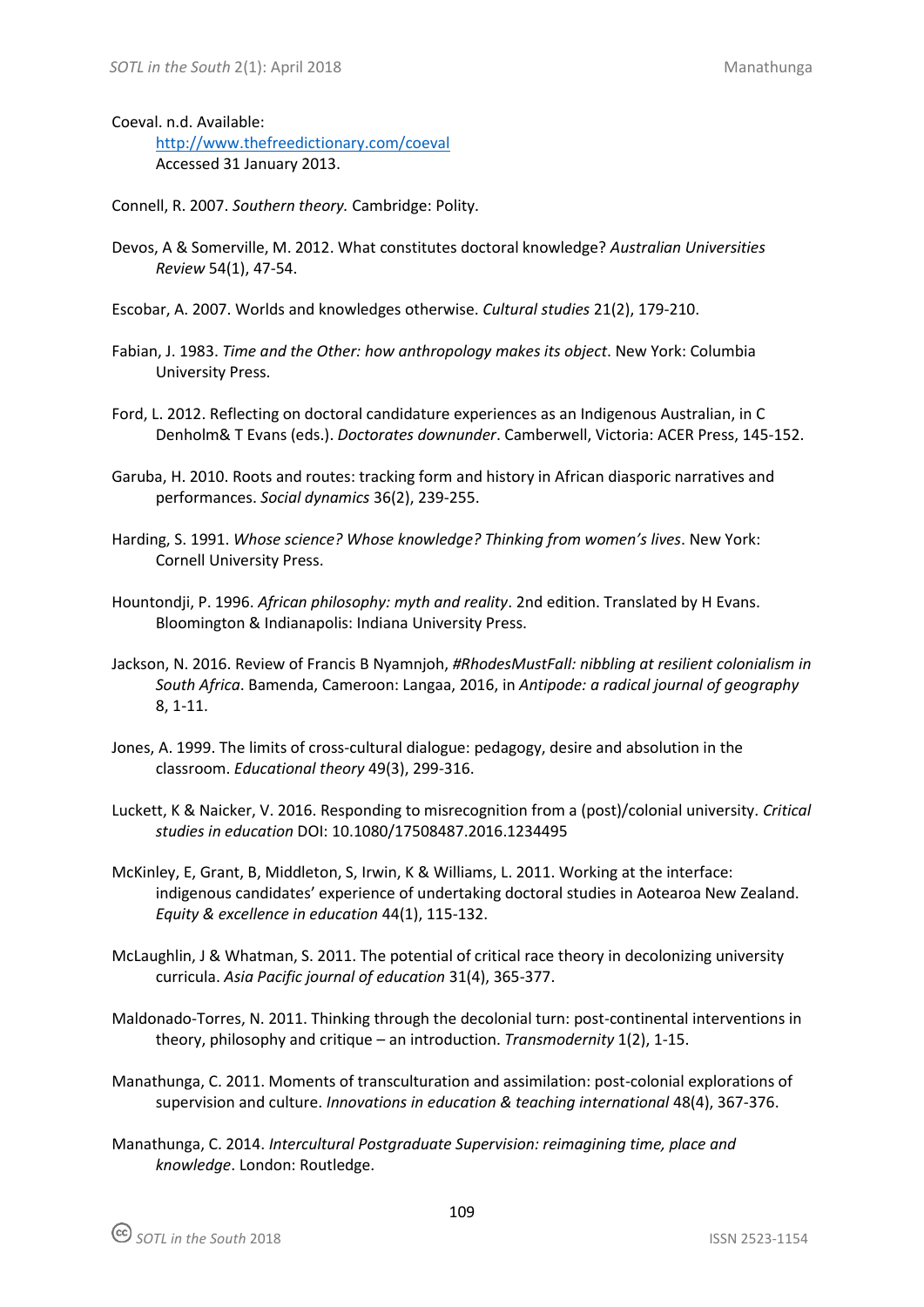- Martin, B. 2000. Place: an ethics of cultural difference and location. *Educational philosophy and theory* 32(1), 81-91.
- Massey, D. 1997. A global sense of place, in T Barnes & D Gregory (eds.). *Reading human geography*. London: Arnold, 315-323.
- Massey, D. 2005. *For space*. London: Sage Publications.
- Mitchell, R & Edwards, K. 2013. The colour of thought: advising ethic minority candidates through a radical ethic of pedagogical love, in T Engels-Schwarzpaul & M Peters (eds.). *Of other thoughts: non-traditional approaches to the doctorate.* Rotterdam: Sense publishers, 101-144.
- Nakata, M. 2006. Australian Indigenous Studies: a question of discipline. *Australian journal of anthropology* 17(3), 265-275.
- Nakata, M. 2007. The cultural interface. *Australian Journal of Indigenous Education* 36 (Supplement), 7-14.
- Ngugi Wa Thiong'o. 1986. *Decolonising the mind: the politics of language in African literature*. London: James Currey.
- Nyamnjoh, F. n.d. Available:

[http://www.nyamnjoh.com/2004/11/nyamnjoh\\_a\\_sele.html#more](http://www.nyamnjoh.com/2004/11/nyamnjoh_a_sele.html#more) Accessed 20 July 2017.

- Nyamnjoh, F. 2015. Incompleteness: frontier Africa and the currency of conviviality. *Journal of Asian and African studies* 52(3), 253-270.
- Nyamnjoh, F. 2016. *#RhodesMustFall: nibbling at resilient colonialism in South Africa*. Bamenda, Cameroon: Langaa.
- Penetito, W. 2009. Place-based education: catering for curriculum, culture and community. *New Zealand annual review of education* 18, 5-29.
- Peters, M. 2015. The university in the digital epoch: fast knowledge in the circuits of cybernetic capitalism, in P Gibbs, OH Ylijoki, C Guzmán-Valenzuela & R Barnett (eds.). *Universities in the flux of time*. London: Routledge, 9-31.
- Pratt, M. 2008. Imperial eyes: Travel writing and transculturation. 2<sup>nd</sup> edition. London & New York: Routledge.
- Rancière, J. 2011. *Mute speech: literature, critical theory and politics*. New York: Continuum.
- Rancière, J. 2012. *Proletarian nights: the workers' dream in nineteenth-century France.* London: Verso Books.
- Rose, D. 1996. *Nourishing terrains: Australian aboriginal views of landscape and wilderness*. Canberra: Australian Heritage Commission.